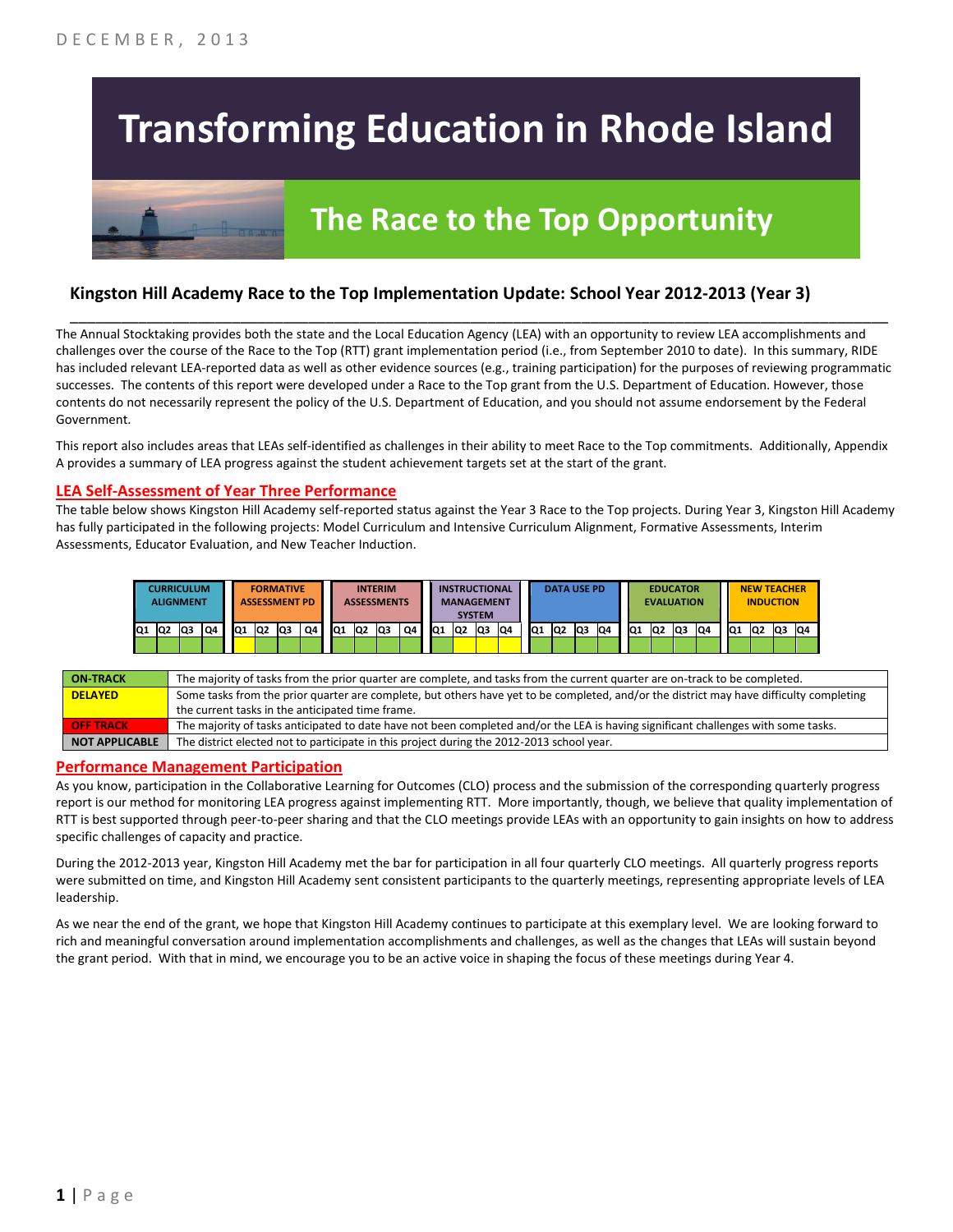#### **System of Support 1: Standards and Curriculum**

Based on the quarterly progress reports submitted by Kingston Hill Academy, as well as participation in additional applicable activities through the end of the 2012-2013 school year, we have assessed the district as 'on track (green),' 'delayed (yellow),' 'off track/at risk (red)', or 'not applicable (grey) on each of the Year 3 System of Support 1 scope of work tasks for Race to the Top. This assessment is reflected in the table below. Please note that further description of these statuses can be found on page one of this report.

Prior to the 2012-2013 school year, Kingston Hill completed the alignment of their K-5 curriculum to the Common Core State Standards (CCSS). During the 2012-2013 school year, they implemented kindergarten and  $1<sup>st</sup>$  grade curriculum. As noted in the quarterly progress update, the school reviewed the RIDE curriculum available on the Instructional Management System, as well as other public curricula, to determine what would work best for their school.

Kingston Hill spent the 2012-2013 school year focusing on learned strategies through their lesson plans. Additionally, they used established professional development days over the summer to focus on grade-level curriculum with individual teams. To ensure that all staff members were prepared to implement the aligned curriculum, Kingston Hill worked to deepen educator and administrator knowledge of the CCSS through supplemental professional development and trainings offered by RIDE and other venues; RIDE is pleased to note that the school found the trainings to be helpful and informative.

We commend Kingston Hill Academy on their work in this area, and are happy to learn that Kingston Hill has taken advantage of the professional development opportunities available. We look forward to hearing about additional opportunities that Kingston Hill Academy has created for further collaboration within their school and across other elementary schools state-wide.

| <b>Intensive Curriculum Alignment and Model Curriculum Development</b>                                                                                                                                                                                    |    | Year 3:SY12-13                          |        |                |  |  |  |
|-----------------------------------------------------------------------------------------------------------------------------------------------------------------------------------------------------------------------------------------------------------|----|-----------------------------------------|--------|----------------|--|--|--|
|                                                                                                                                                                                                                                                           | Q1 | Q <sub>2</sub>                          | Q3     | Q <sub>4</sub> |  |  |  |
| Develop and communicate a multi-year Transition Plan for the Common Core State Standards implementation, including clear<br>expectations for school level transition benchmarks and a plan for developing a curriculum aligned to the CCSS in grades K-12 |    | Modify as Modify as Modify as<br>needed | needed | needed         |  |  |  |
| Identify opportunities for educators to work collaboratively to deepen understanding of CCSS (e.g. Common Planning Time, grade<br>level team, department meetings, faculty meetings)                                                                      |    | Modify as Modify as Modify as<br>needed | needed | needed         |  |  |  |
| Create implementation plan, including the identification of aligned resources, to support roll out of new curricula                                                                                                                                       |    | Modify as Modify as Modify as<br>needed | needed | needed         |  |  |  |
| Develop curriculum aligned to the Common Core State Standards, including participation in Dana Center curriculum writing and<br>leadership sessions (if applicable)                                                                                       |    | v                                       |        |                |  |  |  |

*\*Please note: the 'x' in the above table represents the anticipated completion timeline set by RIDE, not when the district completed the task. Additionally, for further clarification on the criteria used to select each status, consult the description on page one of this report.*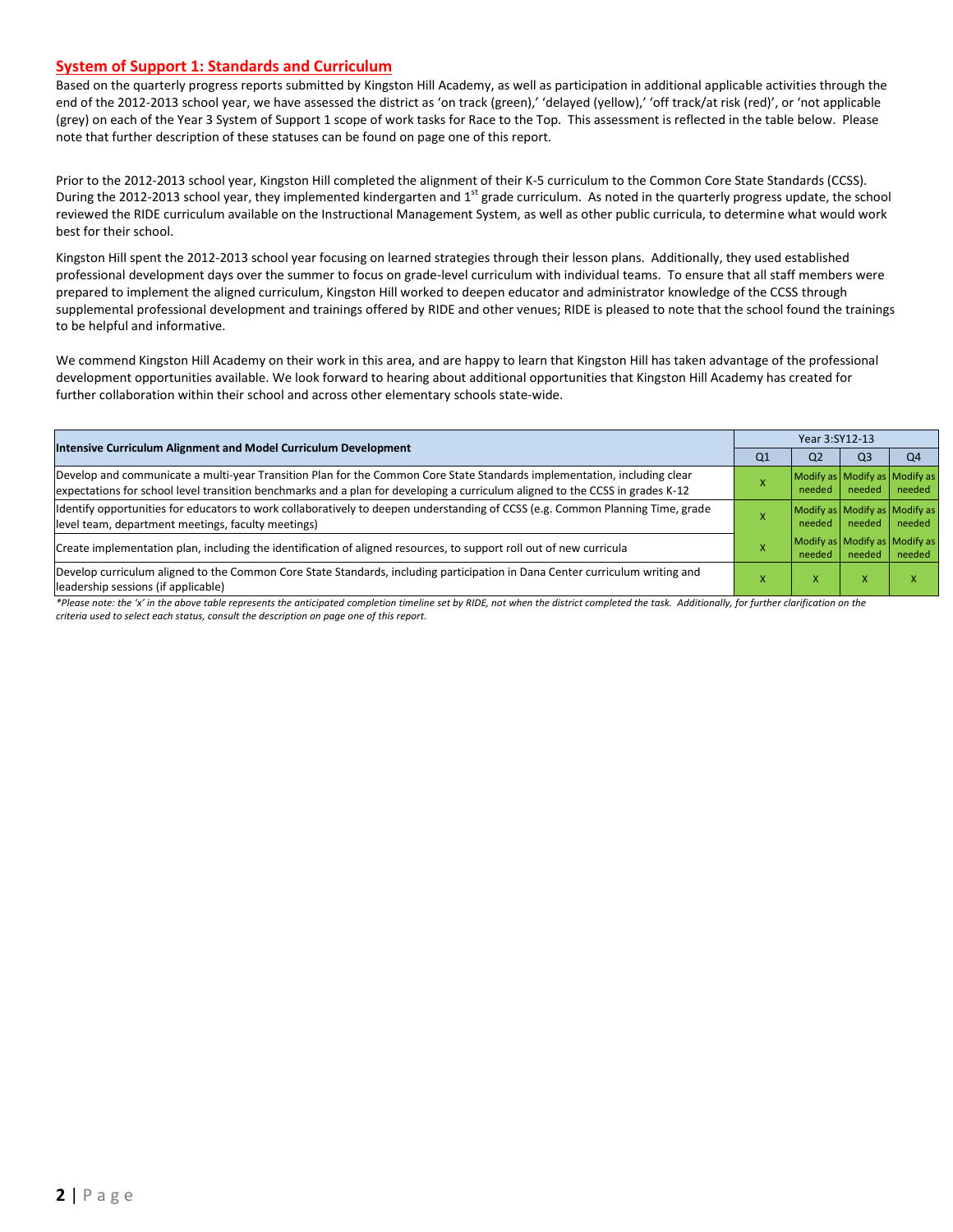#### **System of Support 2: Instructional Improvement Systems**

During the 2012-2013 school year, Kingston Hill Academy chose to implement all of the four Race to the Top projects in System of Support 2 (Formative Assessment professional development, Interim Assessments, Data Use professional development, and the Instructional Management System). Based on the quarterly progress reports submitted by Kingston Hill Academy, as well as participation in additional applicable activities through the end of the 2012-2013 school year, we have assessed the district on each of the Year 3 scope of work tasks for those applicable projects.

In addition to configuring the Instructional Management System (IMS) to provide educator access to both Interim Assessments and the Formative Assessment PD modules, Kingston Hill Academy also utilized the Exceed Response To Intervention platform in the IMS. In their quarterly progress updates, Kingston Hill noted that despite initial difficulty with data and configuration, the school was able to train a small group of staff to create interventions during professional development time. The staff was then able to monitor progress across multiple classrooms for one specific, targeted group of students.

During the 2012-2013 school year, Kingston Hill Academy implemented some of the Formative Assessment online professional development modules. The school used professional development time to complete the modules together as a whole staff, which made it less daunting for teachers. In the quarterly progress update report, Kingston Hill noted that they had better discussions completing them as a group.

Kingston Hill Academy also administered the Interim Assessment fixed form assessments to grades three through five during two of the three testing windows in the 2012-2013 school year. While the school found the assessments easy to administer, they noted that the testing window was not accommodating. During the quarterly CLO meeting, Kingston Hill mentioned that teachers appreciated the experience of students taking it on the computer, and that it reduced anxiety about the upcoming PARCC assessment.

During the 2012-2013 school year, a second grade and fourth grade cohort from Kingston Hill participated in the Data Use professional development series. In the QPU reports, the district expressed that the teams found this training very useful, and supported a redirection of staff focus to areas of need versus individual students. The school also indicated that they have a plan for continued implementation and expansion to other grade levels in the 2013-2014 school year.

In the upcoming CLO sessions, we look forward to hearing about the Kingston Hill Academy's plans for implementing new initiatives, or deepening engagement in initiatives implemented during the 2012-2013 school year. Additionally, looking ahead towards the PARCC assessment, we hope to hear more from districts about how these initiatives are supporting their transition to the common core.

| Interim Assessments (accessed via the Instructional Management System)                                                                                                                  | Year 3:SY12-13                                      |                               |                       |                |  |  |
|-----------------------------------------------------------------------------------------------------------------------------------------------------------------------------------------|-----------------------------------------------------|-------------------------------|-----------------------|----------------|--|--|
|                                                                                                                                                                                         | Q <sub>1</sub>                                      | Q <sub>2</sub>                | Q <sub>3</sub>        | O <sub>4</sub> |  |  |
| Develop protocols or expectations regarding the use of interim assessment to inform instruction including timelines for<br>administration and process for scoring and reporting results |                                                     |                               |                       |                |  |  |
| Send LEA-determined facilitators to RIDE provided training on both the Fixed-Form assessment tool and the test-building tool                                                            | <b>Fixed Form</b>                                   | <b>Test</b><br><b>Builder</b> |                       |                |  |  |
| Train of educators in the LEA on the administration and use of interim assessments utilizing RIDE-trained facilitators                                                                  |                                                     | x                             |                       |                |  |  |
| Administration of Interim Assessments in selected grades and content area(s)                                                                                                            | $1^{\rm st}$ Fixed<br>Form Test Form Test Form Test | 2 <sup>nd</sup> Fixed         | 3 <sup>rd</sup> Fixed |                |  |  |

|                                                                                                                                                                                                           | Year 3:SY12-13                          |                |                |                |  |  |
|-----------------------------------------------------------------------------------------------------------------------------------------------------------------------------------------------------------|-----------------------------------------|----------------|----------------|----------------|--|--|
| <b>Instructional Management System (IMS)</b>                                                                                                                                                              | Q <sub>1</sub>                          | Q <sub>2</sub> | Q <sub>3</sub> | Q <sub>4</sub> |  |  |
| Designate an LEA data steward to support decision making around data collections and systems implementation and to provide input<br>and feedback on data initiatives through designated representatives   | As needed As needed As needed As needed |                |                |                |  |  |
| Maintain data quality standards of local student information systems and upload local assessment data and program information as<br>required by RIDE in a timely manner                                   |                                         |                |                |                |  |  |
| Following RIDE training, LEA Administrative Users and LEA Trainers configure the IMS for educator use and to provide end users with<br>access and training needed to utilize the IMS for daily activities |                                         |                |                | ↗              |  |  |
| Deepen the understanding and use of the IMS among all educators                                                                                                                                           |                                         |                | ж              |                |  |  |

| 'Data Use' Professional Development                                                                                                           |        |                | Year 3:SY12-13 |                   |  |  |  |  |
|-----------------------------------------------------------------------------------------------------------------------------------------------|--------|----------------|----------------|-------------------|--|--|--|--|
|                                                                                                                                               | Q1     | Q <sub>2</sub> | Q <sub>3</sub> | Q <sub>4</sub>    |  |  |  |  |
| In coordination with RIDE, select 'Data Use' training dates for each cohort of schools, as applicable                                         |        |                |                | Year <sub>2</sub> |  |  |  |  |
| Identify and provide RIDE with the leadership team members from each school who will participate in Year 2 training cohorts, as<br>applicable |        |                |                | Year <sub>2</sub> |  |  |  |  |
| Following 'Data Use' professional development, identify district and school practices to sustain and deepen data use and<br>collaboration     | Year 1 | Year 1         | Year 1         | Year 1            |  |  |  |  |

\* Please note that, for this project, 'year 1' refers to cohort 1 taking place during the 2012-2013 school year, and 'Year 2' refers to cohort 2 taking place during the 2013-2014 school year.

| [Formative Assessment Professional Development Modules (accessed via the Instructional Management System)        |                |                |                 |                |
|------------------------------------------------------------------------------------------------------------------|----------------|----------------|-----------------|----------------|
|                                                                                                                  | Q <sub>1</sub> | Q <sub>2</sub> | Q <sub>3</sub>  | Q <sub>4</sub> |
| ldentify facilitators who will support the implementation of formative assessment practices in daily instruction |                |                |                 | SY13-14        |
| Coordinate participation of educators in training modules and communities of practice                            | SY12-13        | SY12-13        | SY12-13 SY13-14 |                |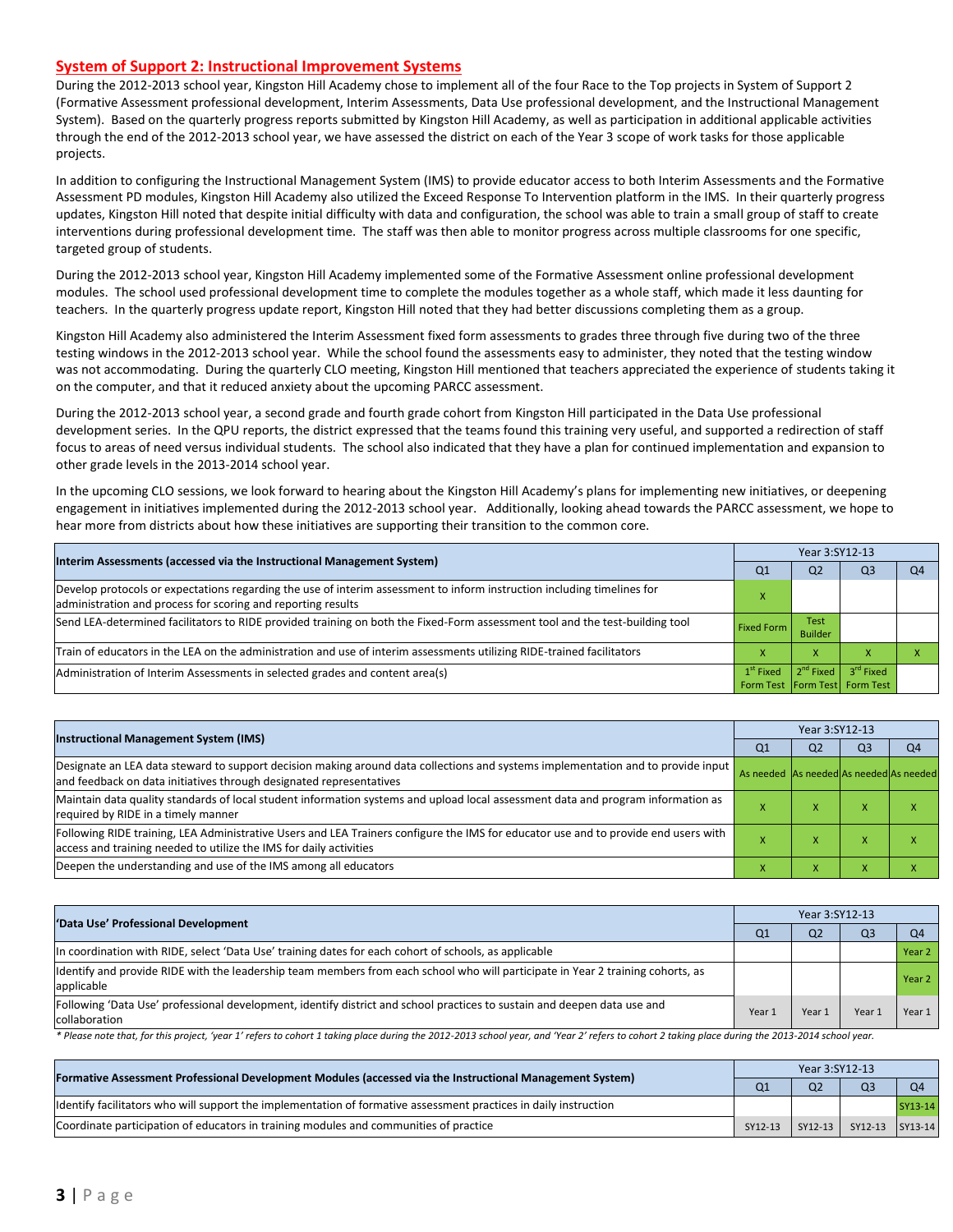#### **System of Support 3: Educator Effectiveness**

During the 2012-2013 school year, Kingston Hill Academy fully implemented all components of System of Support 3 - the Rhode Island model for teacher and building administrator evaluations; and final effectiveness ratings for all teachers and building administrators have been submitted to RIDE using the Educator Performance and Support System. Based on the quarterly progress reports submitted by Kingston Hill Academy, as well as participation in additional applicable activities through the end of the 2012-2013 school year, we have assessed the district on each of the Year 3 scope of work tasks for Educator Evaluation.

To support the educator evaluation implementation process, administrators took part in calibration training videos. Additionally, Kingston Hill utilized their Intermediary Service Provider (ISP) to help teachers and administrators fully understand all components of the model, as well as the process for conducting evaluations. The ISP also helped train staff on the use of the Educator Performance and Support System (EPSS) – the online technology platform designed to make the evaluation process more efficient. RIDE also would like to note that Kingston Hill provided valuable feedback on the system, as well as the evaluation process. In summer 2013, evaluators attended the required training for teacher and building administrator evaluators.

As we enter into the final year of the Race to the Top grant, RIDE encourages Kingston Hill Academy to continue to engage their CLO peers in thinking about continuous support for evaluation implementation, as well as how evaluation data is being used to identify professional development needs. Additionally, we would like to remind the school that they are responsible for ensuring that all evaluators attend required training components throughout the year.

| <b>Educator Evaluation</b>                                                                                                                                                                           | Q <sub>1</sub> | Q <sub>2</sub>                 | Q <sub>3</sub>                   | Q <sub>4</sub>                                 |
|------------------------------------------------------------------------------------------------------------------------------------------------------------------------------------------------------|----------------|--------------------------------|----------------------------------|------------------------------------------------|
| Participate in educator evaluation model design, development and refinement feedback opportunities                                                                                                   | X              | x                              | x                                | X                                              |
| Identify District Evaluation Committee members, responsible for monitoring the implementation of the system and providing<br>recommendations to LEA leadership teams                                 |                |                                |                                  |                                                |
| Identify individuals who will serve as primary and, if applicable, secondary/complementary evaluators                                                                                                |                |                                |                                  |                                                |
| Send all required evaluators to RIDE-provided evaluator training on model; Send evaluators and system administrators to training on<br>the Educator Performance Support System (EPSS) data system    |                |                                | Mid-year<br>half-day<br>training | Mid-year half-<br>day training                 |
| Examine LEA Policies and Contracts for Challenges; where applicable, consider memorandums of understanding or contract renewal<br>language which will support district implementation of evaluations | X              | x                              | X                                |                                                |
| Create a plan for the appropriate use of funds to support implementation of educator evaluation system                                                                                               |                |                                |                                  | x                                              |
| Complete required components of RI Model for educator and building administrator evaluations                                                                                                         | Goals          | SLOs and Midyear<br>Conference | Midyear<br><b>Conferenc</b><br>e | <b>EOY Report &amp;</b><br>Summative<br>rating |
| Submit evaluation data and documentation (e.g. component and summative level ratings, verified rosters); provide other requested<br>information to support RIDE research and system improvement      | X              | x                              | X                                |                                                |
| Use Evaluation Data to identify individual and school/district-wide professional development needs and act on those needs                                                                            |                |                                | X                                |                                                |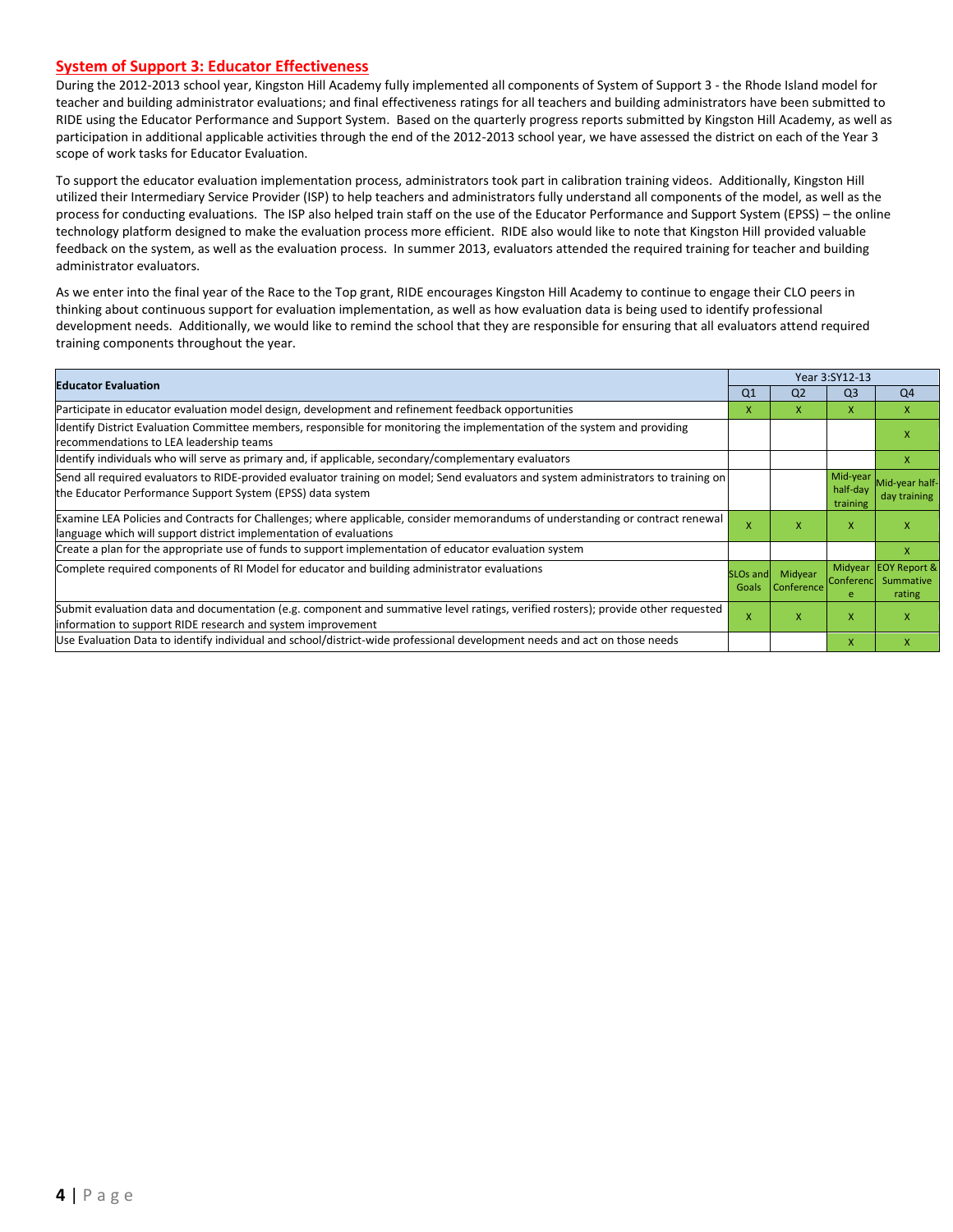#### **System of Support 4: Human Capital Development**

During the 2012-2013 school year, Kingston Hill Academy participated fully in the Beginning Teacher Induction program. Based on the quarterly progress reports submitted by Kingston Hill Academy, as well as participation in additional applicable activities through the end of the 2012-2013 school year, we have assessed the district on each of the Year 3 scope of work tasks for Beginning Teacher Induction. Additionally, Kingston Hill Academy has continued their utilization of SchoolSpring for recruitment of staff on an as needed basis.

The beginning teacher at Kingston Hill was fully supported by a RIDE-trained induction coach during the 2012-2013 school year. RIDE was pleased to note that Kingston Hill teacher found the Induction Coach to be valuable and supportive.

In the upcoming CLO sessions, RIDE looks forward to engaging in a deeper conversation around the revisions that Kingston Hill Academy and other LEAs have made to their hiring policies, timelines, and processes in order to support broader human capital initiatives including recruitment of highly qualified and diverse candidates and providing data-driven induction support to beginning teachers.

|                                                                                                                                                                                          | Year 3:SY12-13 |                |    |    |  |  |  |
|------------------------------------------------------------------------------------------------------------------------------------------------------------------------------------------|----------------|----------------|----|----|--|--|--|
| <b>Beginning Teacher Induction</b>                                                                                                                                                       | Q <sub>1</sub> | Q <sub>2</sub> | Q3 | Q4 |  |  |  |
| If applicable, recommend potential Induction Coaches to RIDE                                                                                                                             |                |                |    |    |  |  |  |
| Review and revise hiring policies, timelines and processes in order to support appropriate and timely projections for anticipated hires<br>requiring induction coach services            |                |                |    |    |  |  |  |
| Provide RIDE with list of beginning teachers who will receive Induction Coach support in a timely manner in order to ensure that all<br>beginning teachers have coaching                 | $\lambda$      |                |    |    |  |  |  |
| Participate in RIDE-provided information opportunities in order to learn about induction coach program                                                                                   |                |                |    |    |  |  |  |
| Provide feedback to RIDE on the development and integration of existing mentorship programs into a sustainable, instructionally-<br>focused state or district-wide Induction Coach model |                |                |    |    |  |  |  |

The contents of this report were developed under a Race to the Top grant from the U.S. Department of Education. However, those contents do not necessarily represent the policy of the U.S. Department of Education, and you should not assume endorsement by the Federal Government.